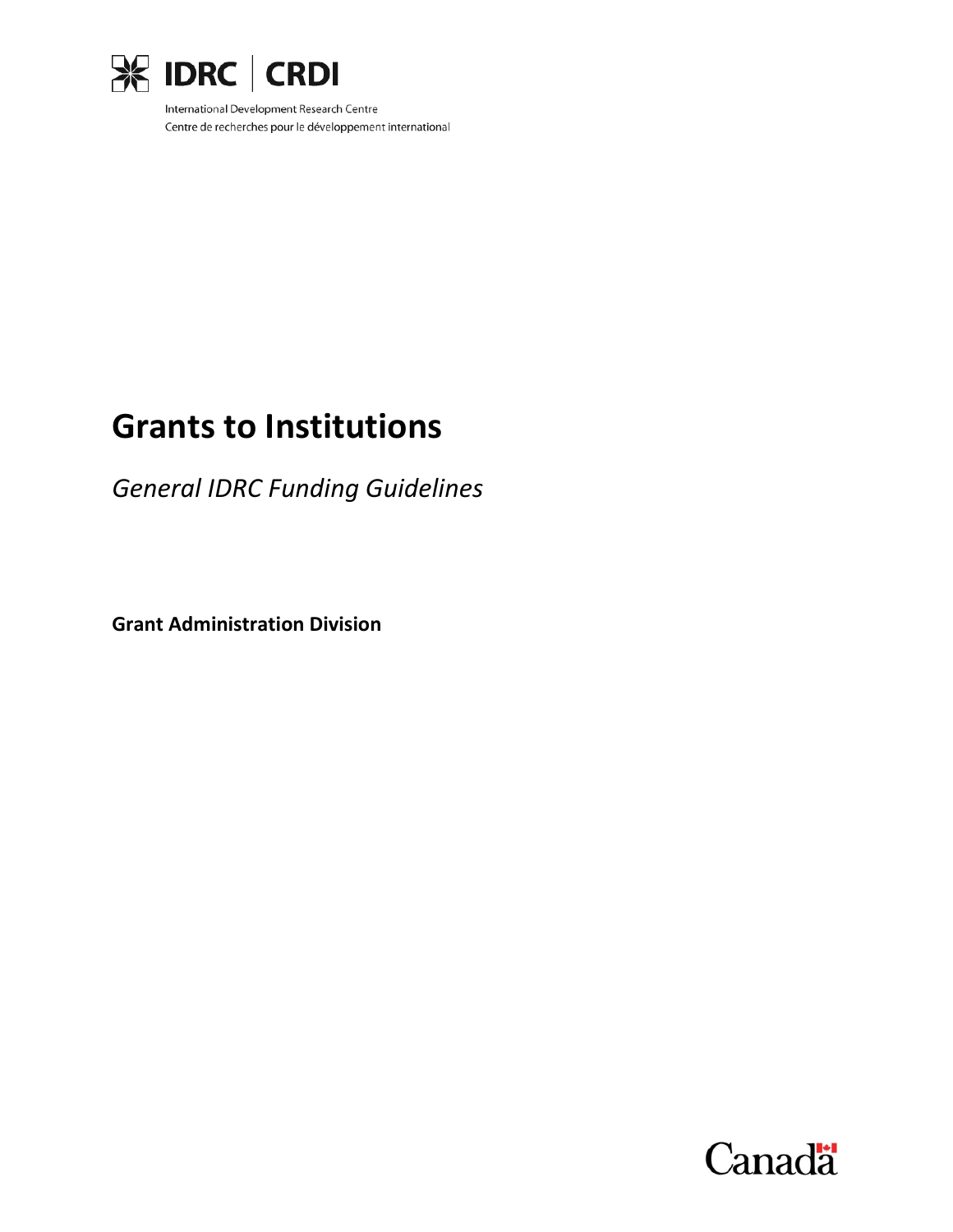

*Grants to Institutions: General IDRC Funding Guidelines*

**[Applicant Organizations](#page-1-0) [Financial and Administrative Assessment](#page-1-1) [Eligible Countries](#page-2-0) [Country Procedures](#page-2-1) [Budget Format](#page-2-2) [Allowable Expenses](#page-2-3) Local [Contributions](#page-2-4) [Letter of Official Request](#page-3-0) [Grant Agreement](#page-3-1) [Open Access](#page-3-2)**

## <span id="page-1-0"></span>**Applicant Organizations**

In order for IDRC to enter into an agreement with an applicant organization, IDRC must be satisfied that the organization has independent legal status (or 'legal personality') and is capable of contracting in its own right and name. IDRC does not fund individuals.

To help IDRC make this determination, any applicant selected to receive IDRC funding may be required to complete an [Institutional Profile Questionnaire \(IPQ\)](http://www.idrc.ca/EN/Funding/Guides_and_Forms/Documents/Inst-profile-e.pdf) and provide a copy of the legal documentation by which the organization was founded or created in the location in which it is based. The documentation provided to IDRC should clearly indicate the name of the institution and should be provided to IDRC in English, French or Spanish. If the original documentation is not available in one of these languages, a certified translation into one of these languages should be provided along with a copy of the original document.

The selected applicant will be informed by a Grant Administration representative of IDRC whether a duly-completed IPQ and legal documentation is required (such documents may not be required if IDRC has recently funded the applicant).

#### <span id="page-1-1"></span>**Financial and Administrative Assessment**

Any applicant selected to receive IDRC funding must be financially solvent and will be subject to a financial and administrative assessment and, as a result, would be required to submit the following information:

- Most recent audited financial statements\*;
- The latest financial statements duly authorized by a financial officer if not audited;
- An up-to-date organization chart (or the hyperlink to the organization's website);
- Table of Contents of the policy and procedures manual if any;
- A list of current external donors and their contributions;
- The latest annual report (or the hyperlink to the organization's website); and
- Proof of registration to a Social Security Scheme and/or a summary of Human Resources policies.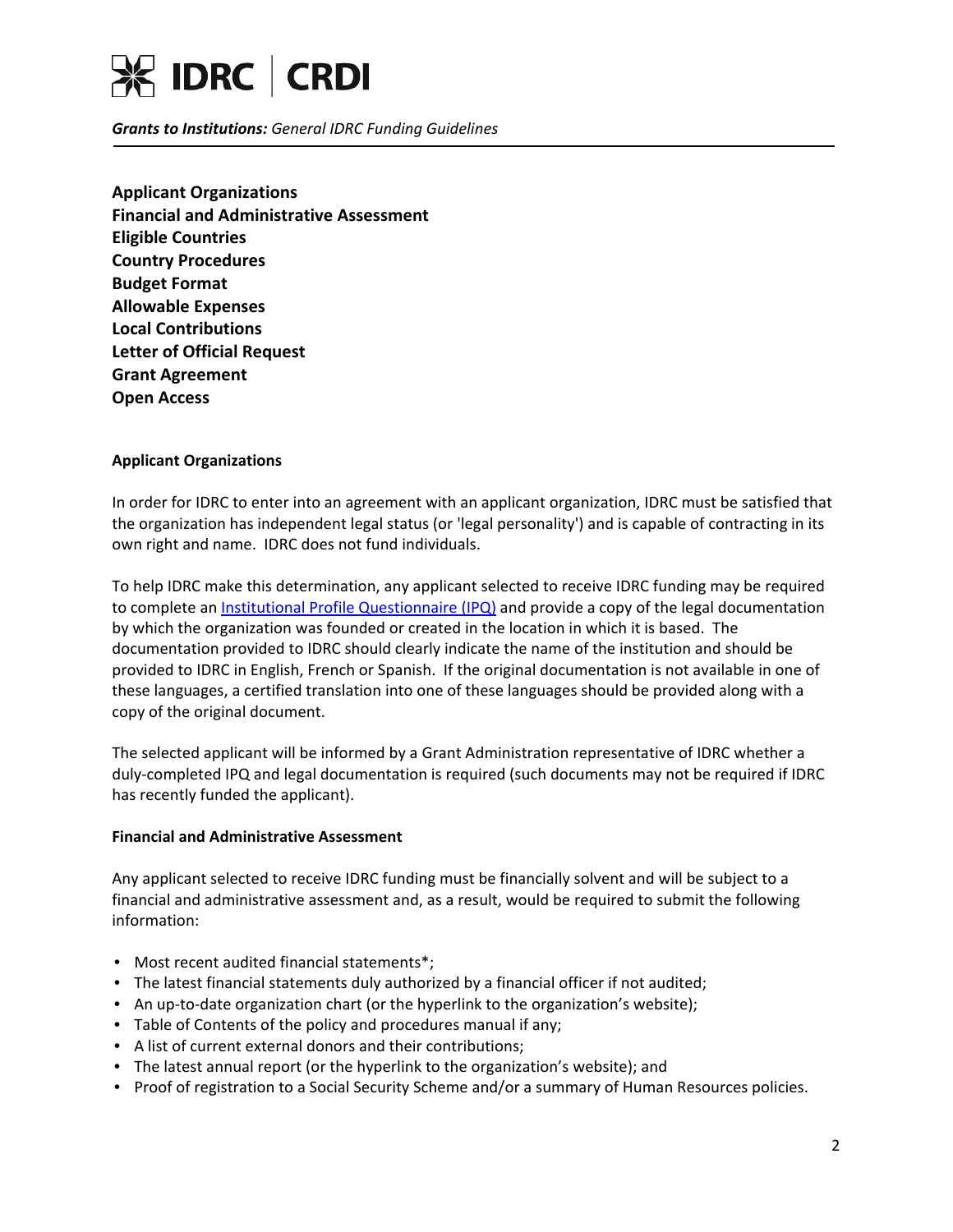

# *Grants to Institutions: General IDRC Funding Guidelines*

\*Includes but not limited to:

- 1. Balance Sheet;
- 2. Statement of Income and Expenses, or Profit and Loss;
- 3. Notes forming part of the financial statements;
- 4. Auditor's report; and
- 5. Auditor's Management Letter.

The selected applicant will be informed by a Grant Administration representative of IDRC whether this information is required (such information may not be required if IDRC has recently funded the applicant).

## <span id="page-2-0"></span>**Eligible Countries**

The Request for Applications document contains information on eligible countries for funding.

## <span id="page-2-1"></span>**Country Procedures**

IDRC has scientific and technical cooperation agreements with a number of governments of recipient countries, establishing cooperation frameworks and defining the rights and obligations of both IDRC and those governments. Any applicant selected to receive funding may be required to obtain country approval in accordance with these agreements prior to receiving funding from IDRC.

A Grant Administration representative of IDRC will advise the selected applicant of any country procedures.

#### <span id="page-2-2"></span>**Budget Format**

Any applicant selected to receive IDRC funding will be required to submit the budget in IDRC's format and using IDRC's Financial Workbook template. The template and related user guides will be provided to the selected applicant by a Grant Administration representative of IDRC.

#### <span id="page-2-3"></span>**Allowable Expenses**

IDRC's [Guidelines for Acceptable Project Expenditures,](http://www.idrc.ca/EN/Funding/Guides_and_Forms/Documents/Guidelines-for-Acceptable-Project-Expenditures.pdf) as amended from time to time, describes IDRC's budget categories and limitations to what is allowable in each category.

Only the approved budget will govern the grant. It will be communicated in the Grant Agreement, following IDRC's internal approval.

#### <span id="page-2-4"></span>**Local Contributions**

Any applicant selected to receive IDRC funding will be required to make local contributions to the project. Local contributions represent cash amounts expended by the applicant from its own resources, from private grants, or from grants received from local, provincial or national authorities for the purpose